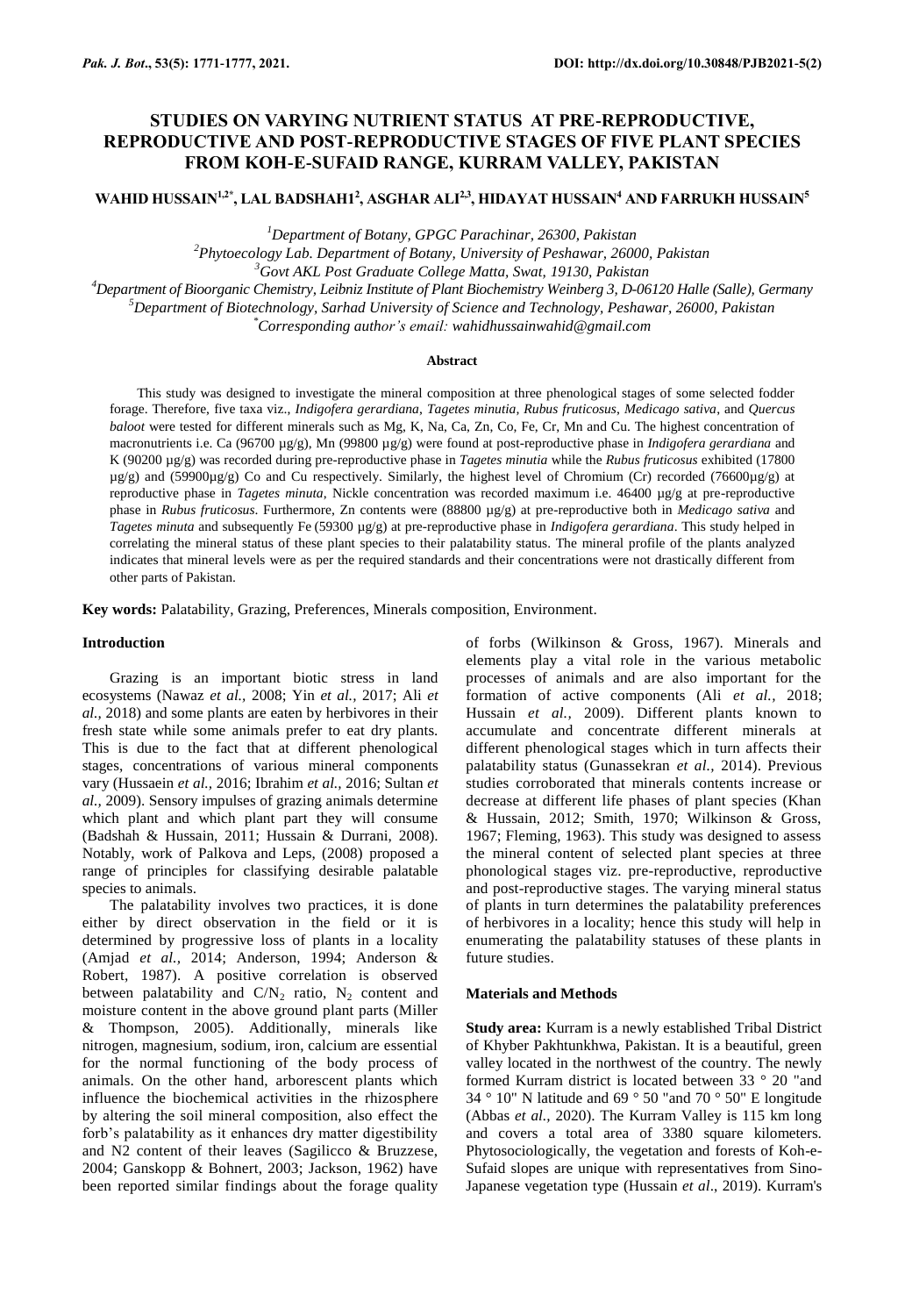natural forests cover about 8% of the area. The land being cultivated is 35% while the rest of 47% is barren. The main forest types of the Kurram are dry tropical forest and subalpine scrub (Hussain *et al.,* 2020). The area is very rich in plant resources, but little ecological work has been done in the region. The dry tropical vegetation occupies the southern parts, while dry temperate and alpine vegetation types occur in the northern parts of the area. In the area studied, the climate is of the highland type and varies at different altitudes.

**Sampling:** Five plant species viz: *Indigofera heterantha* voucher number (B. Huss.615.UOP), *Medicago sativa* (B. Huss.622.UOP), *Quercus baloot* (B. Huss.495.UOP)*, Rubus fruticosus* (B. Huss.733.UOP) *and Tagates minuta* (B. Huss. 362.UOP) were selected for elemental analysis at pre-reproductive, reproductive and post-reproductive phases. These plant species exhibited a uniform dispersion across the study area and they had high density and cover values (Ali *et al.,* 2018; Hussain *et al.,* 2019). Of these plant species, *Tagatus minuta* is rarely palatable species, which was chosen to make a comparison with those of the palatable plant species. It is evident from a number of previous studies that (Anderson & Roberts, 1984; Dastagir *et al.,* 2014; Del *et al*., 2016; Ali *et al.,* 2018) mineral status of plants differ at different phonological stages and that is why some of the plant species are less palatable at pre-reproductive stage while others are at post-reproductive stage. Plant samples were collected randomly from 15 monitoring sites in Koh-e-Sufaid range, District Kurram. These plants specimens were preserved, identified and deposited in Herbarium Department of Botany, University of Peshawar. Before analysis, plants were oven dried at  $65^{\circ}$ C for a time period of 72 hours. Clean and clear polythene bags were used to store the powdered plant material.

**Digestion of plant samples:** One gram dried sample of selected samples were taken in the flask and then digested by 12 ml of concentrated Nitric acid and left over night. The 5ml of per chloric acid was added to the solution, heated on hot plates for 20 minutes till the solution appeared transparent. The sample was cooled and then filtered using Watmann filter paper No.42. The filtrate was then transferred to 100 ml volumetric flask. Each filtrate was stored in glass bottles and duly labeled (Dastagir *et al.,* 2014).

**Mineral analyses:** Five samples solution were investigated for different elements by Atomics Absorptions Spectrometers (Shimadzu AA-670) with suitable hollows cathodes lamps. The values of various minerals were recorded by CSC curves got by applying standards AR grades solution of minerals potassium, magnesium, calcium, sodium, iron, cobalt, manganese, copper, chromium and zinc.

## **Results and Discussion**

All 5 plants species selected for minerals composition were investigated to estimate the proportion of 11

elements at three phonological phases (pre reproductive, reproductive and post-reproductive stages). These mineral comprised of three macro, seven micronutrients and one trace element. The *I. gerardiana, R. fruticosus and T. minuta* are found throughout the valley while M. sativa is restricted to plains and clay loamy and moisture rich soil while the distribution of Q. baloot was confined to the northern slopes.

## **1.** *Indigofera gerardiana* **Baker**

*I. gerardiana* is a common shrub in study area. Its palatable plant species eat by herbivores. Higher values of K, Fe while lower concentrations of Cu, Cr, Zn, Mg, Na, Fe, Co, Mn and Ca make this plant mostly consumed in pre-reproductive phase. More concentrations of Cr, Cu, Zn, Na, Mg, Co, Mn and Mg at post reproductive stage made it less palatable for the herbivores.

**Macronutrients:** In *I. gerardiana*, Mg levels were low at reproductive phase (54600 µg/g) and highestat prereproductive phase (99800  $\mu$ g/g). On the other hand, Ca levels were maximum at post-reproductive phase (96700µg/g). K contents were maximum during early phase of life  $(32300 \text{ µg/g})$  and lowest at mature stage (19900  $\mu$ g/g). K levels were noted as 23500  $\mu$ g/g at reproductive phase.

**Micronutrients:** A gradual decrease in the micronutrient content of *I. gerardiana* was noted with increasing age of the plant. Cu concentration was 61800 µg/g at reproductive phase, 42100 µg at pre reproductive phase while 53600 µgg at post reproductive phase. Hence, there was a substantial decrease of 8200 µg/g from reproductive to post- reproductive phases. Similar trend was observed in Mg content; it was recorded 99800 µg/g at post-reproductive phase while just 54600 µg/g during floral period. Zn concentration was  $38600 \mu g/g$  at mature stage while they were 18800  $\mu$ g/g and 20800  $\mu$ g/g at prereproductive and reproductive phases. Values for Fe were 11300 µg/g at pre-reproductive stage which drastically decreased to 9000 µg/g at flowering period and further reduced to 2000 µg/g at mature phase. Cobalt content was recorded as 16600 µg/g in post-reproductive phase and just 800 µg/g at pre-reproductive stage. Nickle content reduce to 1200 µg/g at post-reproductive stage while it was 13400 µg/g at pre-reproductive stage. Nickle levels again increased during the reproductive phase 16000 µg/g. Chromium concentrations was maximum at reproductive phase (8800 µg/g) and it reduced during post reproductive stage (5600 µg/g).

**Trace elements:** In this plant species highest Na levels were recorded during pre-reproductive phase (87500  $\mu$ g/g), which is slightly decreased to (10350  $\mu$ g/g) at reproductive stage. During mature phase Na concentrations was 99500 µg/g (Table 1, Fig. 1). Our results are strongly supported by similar studies carried out by Ali, 2017; Del *et al.,* 2016; Hussain *et al*., 2016; Tariq *et al.,* 2015 and Ahmad *et al.,* 2014.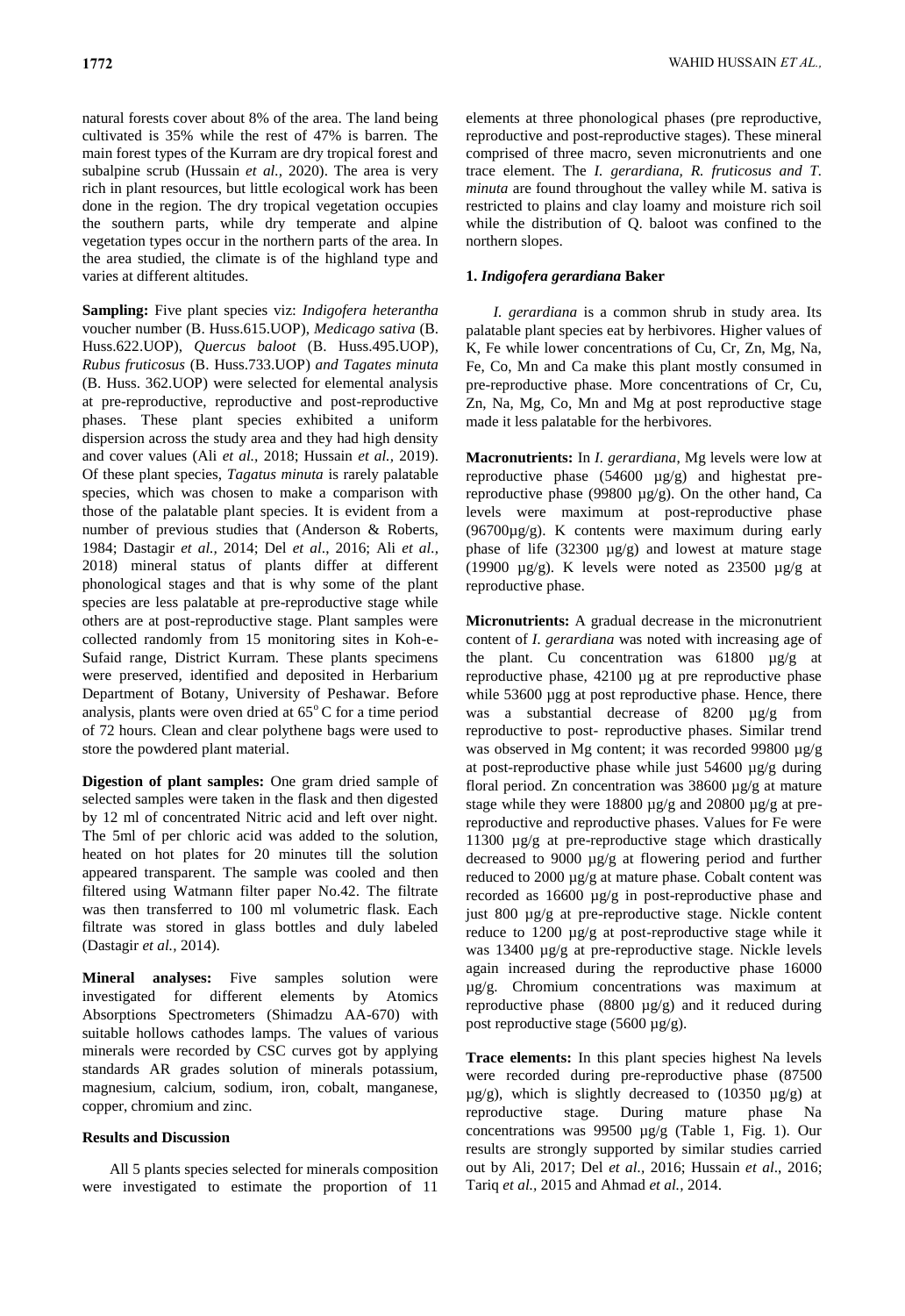|                |                  |          |                             |                                                                                                                 | Table 1. Mineral profile of |                             |                 |                |                 | five selected palatable plants growing wild in Koh-e-Safaid Range, Upper Kurram. |          |                  |                            |             |                                                   |           |
|----------------|------------------|----------|-----------------------------|-----------------------------------------------------------------------------------------------------------------|-----------------------------|-----------------------------|-----------------|----------------|-----------------|----------------------------------------------------------------------------------|----------|------------------|----------------------------|-------------|---------------------------------------------------|-----------|
|                |                  |          | Indigofera gerardiana       |                                                                                                                 |                             | Medicago sativa             |                 |                | Quercus baloot  |                                                                                  |          | Rubus fruticosus |                            |             | Tagetes minuta                                    |           |
|                | S. No Parameters | PR stage | R stage                     | POR stage                                                                                                       | PR stage                    | R stage                     | POR stage       | PR stage       | Rstage          | POR stage                                                                        | PR stage | <b>R</b> stage   | POR stage                  | PR stage    | R stage                                           | POR stage |
|                |                  | (a/an)   | $\overline{a}/\overline{a}$ | $(a\bar{a}$                                                                                                     | (agan)                      | $\overline{\mathsf{a}}$ and | $(a\bar{a}\pi)$ | $(a\bar{a}n)$  | $(a\bar{a}\pi)$ | $(a\bar{a}\pi)$                                                                  | (g/m)    | $(a\bar{a}$      | $\overline{\mathsf{m}}$ gh | $(a\bar{a}$ | $\left( \mathbf{a} \mathbf{a} \mathbf{n} \right)$ | (Fan)     |
|                | ⊻                | 32300    | 23500                       | 19900                                                                                                           | 69600                       | 67000                       | 59000           | 6301           | 5321            | 4993                                                                             | 89300    | 53500            | 33500                      | 90200       | 22400                                             | 21500     |
| نہ<br>         | ්                | 89000    | 89100                       | 96700                                                                                                           | 8000                        | 8700                        | 8900            | 11615          | 10350           | 9352                                                                             | 69900    | 44400            | 8800                       | 39600       | 49900                                             | 69900     |
| 2.             | Μg               | 19900    | 54600                       | 99800                                                                                                           | 9900                        | 10800                       | 11800           | 1612           | 1832            | 2129                                                                             | 5900     | 8100             | 96700                      | 8800        | 9300                                              | 10800     |
| 4              | රි               | 1800     | 800                         | 16600                                                                                                           | 8100                        | 6000                        | 6100            | 8800           | 9721            | 8973                                                                             | 17800    | 8800             | 8800                       | 8800        | 1800                                              | 8100      |
| ົ              | ්                | 42100    | 61600                       | 53600                                                                                                           | 29900                       | 21700                       | 12700           | 9.9            | 5.9             | 9.9                                                                              | 8700     | 59900            | 18900                      | 9900        | 18800                                             | 9200      |
| Ġ.             | ö                | 4500     | 8800                        | 5600                                                                                                            | 8800                        | 8800                        | 8800            | 56.0           | 23.5            | 31.5                                                                             | 35600    | 3500             | 8800                       | 16600       | 76600                                             | 3700      |
| 7.             | Fe               | 59300    | 25300                       | 20900                                                                                                           | 2900                        | 800                         | 8800            | 260            | 269             | 62                                                                               | 2900     | 9100             | 18800                      | 18300       | 9100                                              | 20900     |
| ∞ं             | Ż                | 13400    | 16000                       | 1200                                                                                                            | 1700                        | 600                         | 11900           | 2.0            | 104.2           | 122.9                                                                            | 46400    | 16600            | 4200                       | 11300       | 11300                                             | 1100      |
| ö              | $\sum_{i=1}^{n}$ | 45500    | 54600                       | 99800                                                                                                           | 88000                       | 88000                       | 88000           | 54.0           | 244.0           | 89.0                                                                             | 19900    | 8000             | 93300                      | 9700        | 9700                                              | 9700      |
| $\overline{a}$ | $\overline{z}$   | 18800    | 20800                       | 38600                                                                                                           | 88000                       | 69600                       | 59800           | 7.9            | 39.9            | 6.9                                                                              | 17800    | 69800            | 8800                       | 88000       | 18800                                             | 17000     |
|                | Ž                | 87500    | 103500                      | 99500                                                                                                           | 20200                       | 20460                       | 29900           | $\overline{2}$ | $^{49}$         | 5                                                                                | 87500    | 19900            | 29900                      | 28700       | 30400                                             | 18900     |
|                |                  |          |                             | <b>Key to abbreviations:</b> PR = Pre-Reproductive stage; R = Reproductive stage; POR = Post-Reproductive stage |                             |                             |                 |                |                 |                                                                                  |          |                  |                            |             |                                                   |           |

Its most common persistent herbs found mainly in the plains of study area. It is a compactly tufted growing forage plant. The whole plant is very much palatable as they are readily consumed by cows, goats, sheep, donkeys and horses. Our findings revealed that Co, K, Cu, Mn. Fe and Zn levels were greater in pre-reproductive phase while the concentrations levels of Cr, Cu, Na and Ni were recorded lower during early stage of their life.

**Macronutrients:** In *M. sativa*, Mg levels showed an increase from pre- reproductive phase to reproductive Phase (9900 µg/g and 10800 µg/g respectively). But K levels decreased from 6900 µg/g at pre-reproductive to 6700 µg/g at reproductive phase. At post-reproductive stage K levels stood at their highest i.e. 59900 µg/g. Calcium content was recorded as 8000 µg/g reproductive, 8700 µg/g pre reproductive and 8900 µg/g during postreproductive stages respectively. Though increase in Ca content progressively was not significant but still a gradual increase in Ca content with age of the plant noted.

**Micronutrients:** A decrease in Fe content was noted in *M. sativa* from pre reproductive to reproductive phases. Iron levels were 2900 µg/g at pre reproductive stage that markedly decrease to 800 µg/g at reproductive stage. Quite a significant increase in Fe levels was noted at post reproductive phase (8100 µg/g). A gradual decrease in Co levels was noted with increasing age of the plant, which were 8100 µg/g and 6000 µg/g at pre reproductive and reproductive phases respectively. At post-reproductive stage an increase of 100 µg/g in Co levels was noted (6100 µg/g). Substantial decrease in Cu content was noted as the plant aged. Copper content was 29900 µg/g at pre reproductive, 21700 µg/g during reproductive and 12700 µg/g at post-reproductive stages. For Ni, highest values were recorded at post-reproductive phase  $(11900 \text{ µg/g})$ while at pre reproductive phase Ni content remained at 1700 µg/g, which dropped to just 600 µg/g at reproductive phase. Manganese levels showed no decrease or increase at any phenological stage and remained more or less the same. Zinc was found to be 8800 µg/g in pre-reproductive phase that rose (69900 µg) decrease to 59800 µg/g at postreproductive phase, which indicates that this plant increased its Zn uptake during flower set.

**Traces elements:** Sodium levels were almost same at prereproductive i.e 2020o µg/g and post-reproductive stages (2046 µg/g). Notable increase of Na content was observed 2990 µg at postreproductive phase (Table 1, Fig. 2). Our results are similar with work of (Dastagir *et al.,* 2014; Tiffany *et al.,* 2000; Rominger *et al.,* 1975; Smith, 1970; Wilkinson & Gross, 1967 and Fleming, 1963).

### **3.** *Quercus baloot* **Griffth**

*Quercus baloot* is an evergreen shrub or tree that may reach to 5-12 meters height. The leaves are green, elliptical and inverted to elongated and highly palatable. The sheep and goats are eating the buds and young leaves of *Quercus baloot.*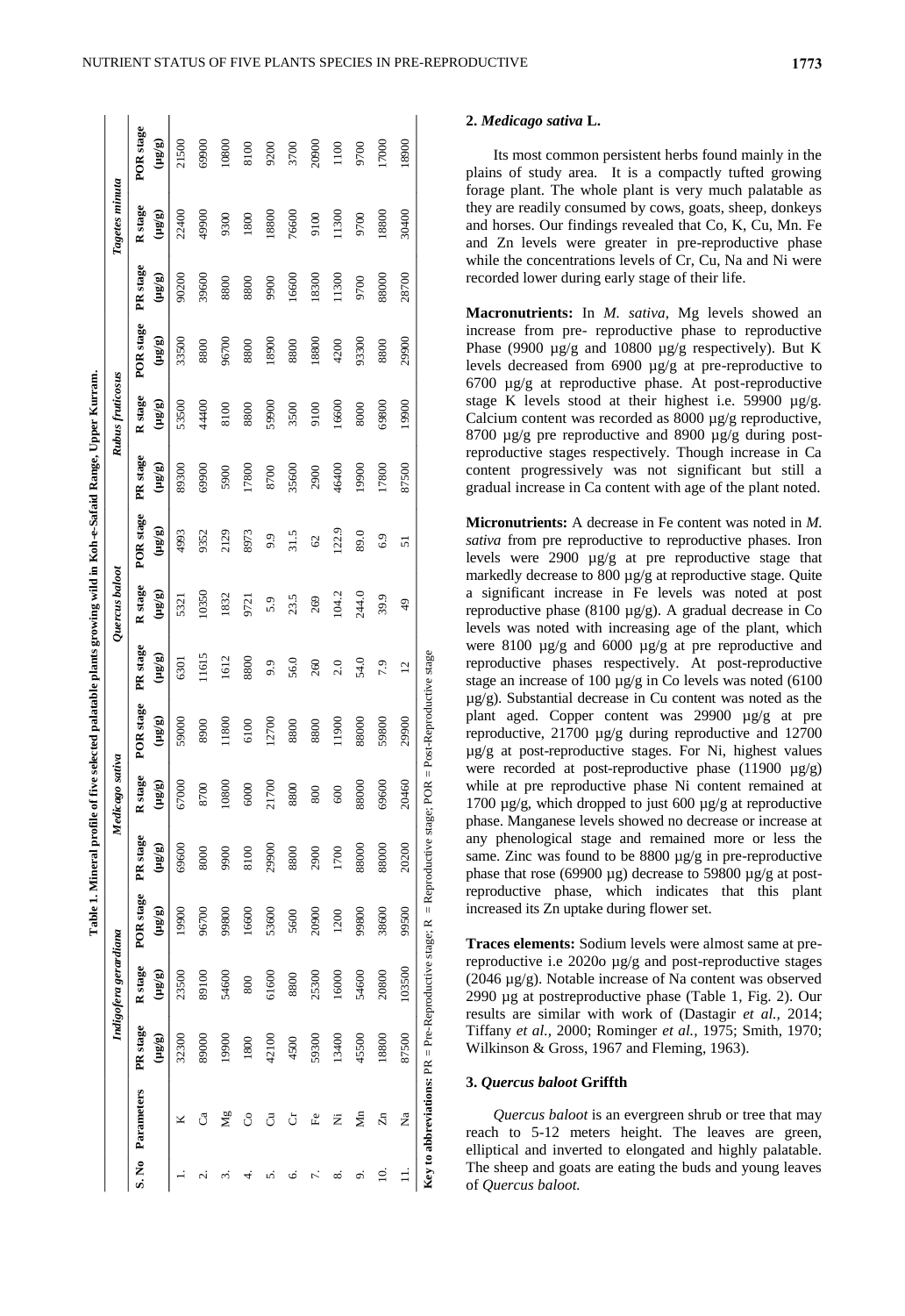

Fig. 1. Mineral composition of *Indigofera gerardiana* Baker.



Fig. 2. Mineral composition of *Medicago sativa* L.

**Macronutrients:** The shoots and softer plant parts of *Q. baloot* are preferred by the browsing animals of the locality. A gradual increase in Mg content was noted. Magnesium concentrations were 1612 µg/g during Prereproductive phase that rose up to  $(1832 \text{ }\mu\text{g/g})$ reproductive phase. As Mg uptake increases with age in *Q. baloot*, at post-reproductive stage the Mg content clicked at 2129 µg/g. Potassium remained at 6302 µg/g in pre- reproductive phase but decreased to  $5321 \mu g/g$ during reproductive phase and post-reproductive phase in that order. Calcium concentrations were recorded (11615  $\mu$ g/g) at pre-reproductive, (10350  $\mu$ g/g) reproductive and (9352 µg/g) at post-reproductive phases.

**Micronutrients:** Iron contents were as 260 µg/g during prereproductive and 269 µg/g at reproductive phase. Significant decrease was seen in Fe content at post-reproductive phase (62 µg/g). Cobalt concentration remained at 8800 µg/g at pre-reproductive phase that rose up to 9721 µg at

reproductive phase. At post reproductive phase, Co levels fell to 8973 µg/g. Copper levels were low at all phenological stages. At pre-reproductive phase Cu contents were 9.9 µg/g, 5.9 µg/g at reproductive phase & 6.9 µg/g at postreproductive phase. Zinc levels stood at 7.90 µg at prereproductive phase that showed substantial increase i.e 39 µg/g at reproductive phase. Mn was recorded as 54 µg/g at pre reproductive, 244 µg/g during reproductive and 89 µg post-reproductive phase. Ni content increased slightly with the age of the plant as it was just 2  $\mu$ g/g, 4  $\mu$ g/g, and 8  $\mu$ g/g at pre-reproductive and post-reproductive phases in order. Similar pattern was seen in case of chromium. Chromium levels were 5 µg/g, 23 µg/g and 31 µg/g at reproductive, pre and post-reproductive phases in order.

**Trace elements:** At pre-reproductive stage Na content was recorded as 12 µg/g which showed four times increase at reproductive stage  $(49 \mu g/g)$ , it further rose up 51.0 µg/g at post-reproductive stage. Our results are backed by the results of Ali *et al*., 2018; Cheema *et al*., 2011; Zafar *et al*., 2010 and Adnan *et al*., 2010) (Fig. 3).

### **4.** *Rubus fruticosus* **L.**

*R. fruiticosus* is among the preferred species for grazers and browsers. It is highly palatable at young stage as it has higher levels of potassium, magnesium, cobalt, sodium, nickel and chromium during pre-reproductive phase. During reproductive phase that one had higher levels of Cu and Zn. During post reproductive stage it had greater levels of Fe and Mn (Sagliocco & Bruzzese, 2004).

**Macronutrients:** A decrease in K levels was noticed from pre-reproductive phase  $(53500 \text{ µg/g})$  to post reproductive phase (33500 µg/g). Highest K levels observed at reproductive phase i.e., 89300 µg/g. Mg levels were noted 5900  $\mu$ g/g at pre-reproductive phase which rose to 8100  $\mu$ g/g and 9670 µg/g at reproductive and post- reproductive phases. Ca concentrations reduced with the age of plant. At prereproductive phase Ca concentration was noted 69900 µg/g at pre-reproductive while 44400 µg/g at reproductive and 8800  $\mu$ g/g at post-reproductive phases.

**Micronutrients:** As the plant aged, iron content increased. Iron levels were noted as 2900 µg/g at pre- reproductive phase that substantially rose to 9100 µg/g at reproductive and 18800 µg at post-reproductive phase. The Cobalt concentration was an exception as its values remained 17800 µg/g at pre reproductive phase while it decreased to 8800.0 µg/g equally at post-reproductive & reproductive phases. Similarly, Cu, contents were greater at reproductive phase  $(59900 \quad \mu$ g/g) which reduced to  $(18900 \quad \mu$ g/g) Postreproductive phase. Zinc concentrations were lowest at post-reproductive phase (8.8 µg/g). Manganese levels were 19900 µg/g at pre-reproductive phase that drastically reduced (8000 µg/g) at reproductive phase. At post reproductive phase manganese content again increased markedly to 93300 µg/g. Nickle content was lowest at post-reproductive phase (42 µgg.) At pre reproductive phase, Ni levels remained 46400  $\mu$ g/g, and then dropped to (16600  $\mu$ g/g) at reproductive phase. Similar pattern was noticed for Cr, which remained (35600  $\mu$ g/g), at pre-reproductive phase while (3500 µgg) at reproductive and post-reproductive phases respectively (Fig. 4).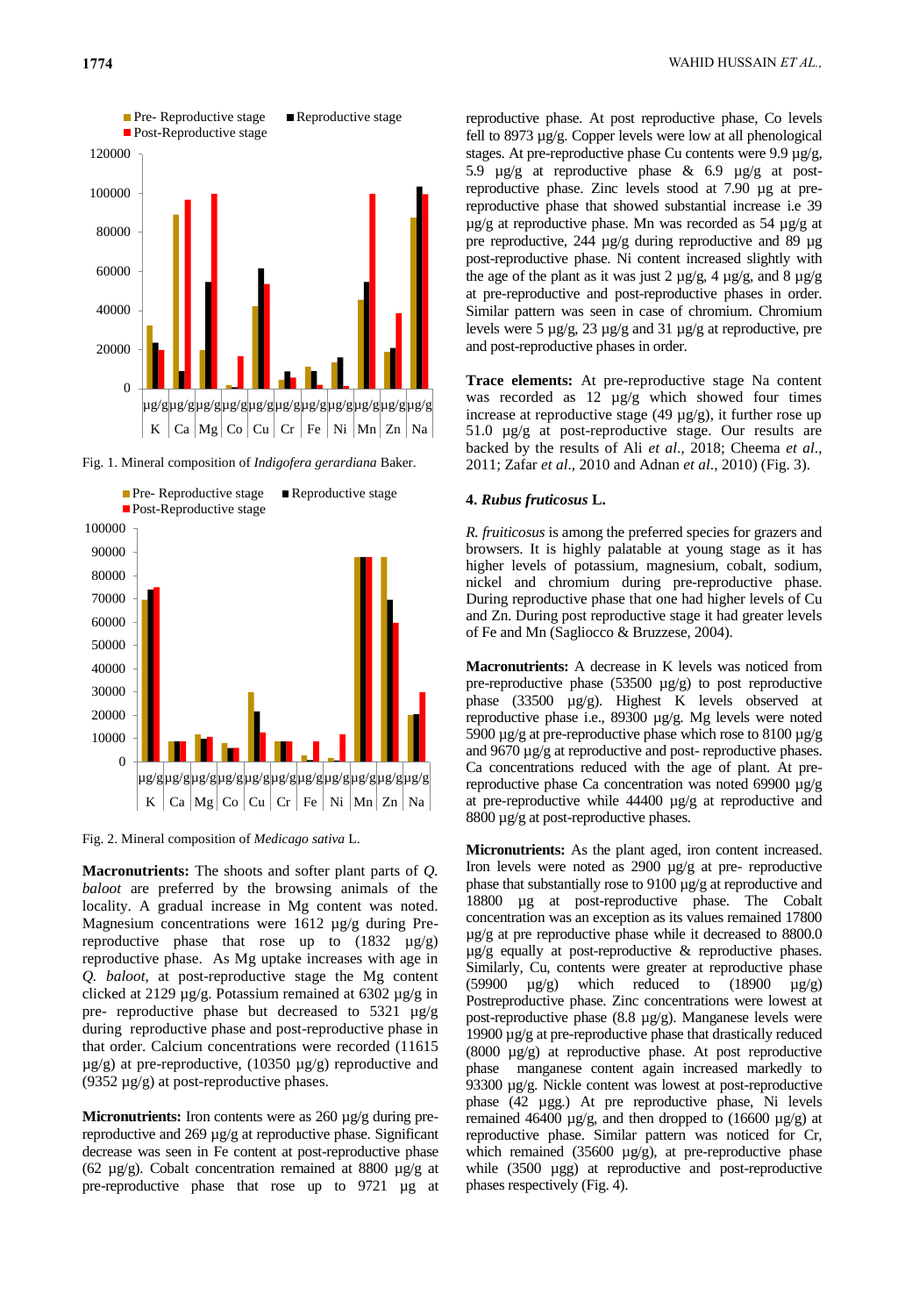

Fig. 3. Mineral composition of *Quercus baloot* Griffth.



Fig. 4. Mineral composition of *Rubus fruitcosus* L.



Fig. 5. Mineral composition of *Tagates minuta* L.

**Trace elements:** Highest Na levels were recorded at prereproductive phase (87500 µg/g). Sodium levels dropped to19900 µg/g at reproductive phase but once again improved at post-reproductive phase (29900 µg/g). These results are supported by studies carried out by Cheema *et al*., 201; Zafar *et al*., 2010, James *et al*., 2010 and Hanif *et al*., (2006. Ali *et al*., (2018) have documented lesser levels of sodium in rest of the plants.

#### **5.** *Tagetes minuta* **L.**

*T. minuta* is palatable annual herb, commonly found along the road sides and in plains of Upper Kurram valley. Phytochemical analysis revealed that this plant had higher levels of Ca, Fe, Mn and Mg at post-reproductive stage. This might be a cause of its palatability at this stage (Deel *et al*., 2016).

**Macronutrients:** Highest K concentration was recorded during pre-reproductive phase i.e., 90200 µg/g that decreased with time and at reproductive stage, the K levels were 22400 µg/g. Potassium was recorded (53500 µg/g) at Post-reproductive phase. Magnesium level was greater than before with maturity of the plant. Magnesium contents were  $(88000 \text{ µg/g})$  during reproductive phase which gradually decreased to 9300 µg/g at reproductive phase. Highest Mg concentrations were observed at Postreproductive phase 10800µgg. Calcium concentrations were recorded (39600 µg/g) Pre-reproductive phase, 49900 µg/g at reproductive phase and 69900 µg/g during Post-reproductive phase. This clearly indicates that Ca uptake in *T. minuta* increases with the age of the plant.

**Micronutrients:** Among micronutrients, Fe content was noticed 18300 µg/g during pre-reproductive phase that dropped 9100 µg/g during reproductive phase. A notable increase in Fe levels was seen at Post-reproductive phase (20900µg/g). Co contents were greater during Prereproductive and Post-reproductive phases. At prereproductive phase Co content remained 8800 µg/g while 8100  $\mu$ g/g at post-reproductive phase. Lowest Co levels were observed during the reproductive phase (1800 µg/g). Copper content was found to be 9900 µg/g at prereproductive phase which raise to 18800 µg/g at reproductive phase. Lowest Cu values were found at post reproductive phase (9200µg/g). Zinc content also decreased as the plant matured. Zn concentration was 88000µg/g at Pre-reproductive, 18800µg/g at reproductive and 1700µg/g during Post-reproductive phases. Ni concentrations remained the same at equally pre and reproductive phases 11300 µg/g. Nickle content was at its lowest at post reproductive phase  $(1100 \mu g/g)$ . No substantial change was observed in Mn level at all phenological stages. Highest levels of Cr were note down during reproductive phase (76600 µg/g). Cr content was lowest at the Postreproductive phase that is3700 µg/g (Fig. 5).

**Trace elements:** The Na levels were 28700 µg/g during reproductive, 30400µg/g at pre-reproductive, and 30400 µg/g at post reproductive phase (Fig. 5). Lowest Na levels were noticed during post-reproductive stage (18900 µg/g). These findings are line with the Del *et al.,* 2016;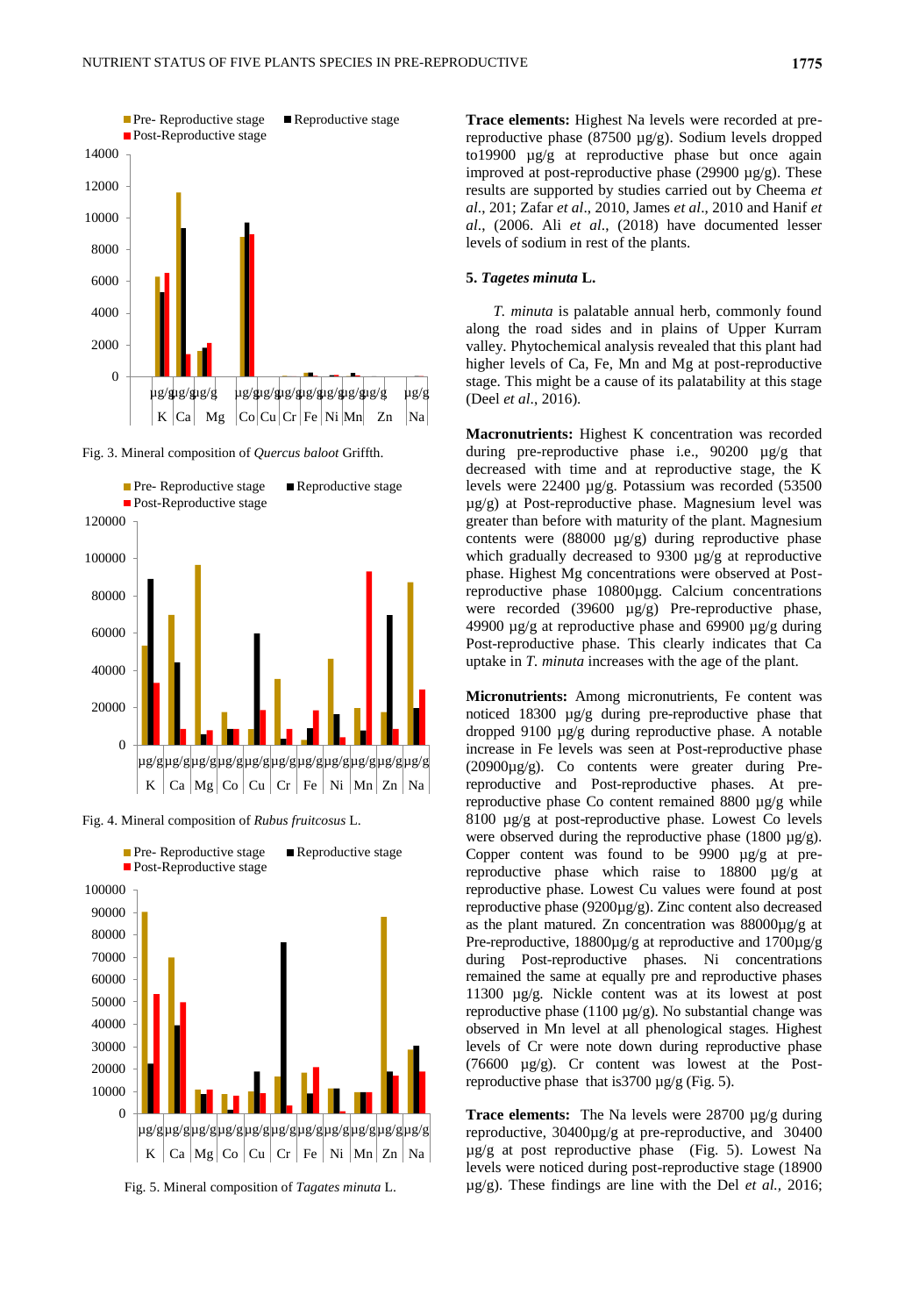Cheema *et al*., 2011, Zafar *et al*., 2010; James *et al*., 2010 and Hanif *et al*., (2006). It is important to mention in some other plant species low Na concentration was documented (Ali *et al*., 2018).

### **Conclusions**

This research was designed to understand that how palatability preferences of herbivores change with changing mineral content of plants during three phenological stages. A total of 11 minerals were studied in 5 different plant species belonging to different palatability classes. Results clearly indicate that the concentration of these minerals was different in all selected plant species as well as different at various phenological stages. It was noticed that Ca, Mg and K levels showed an increase as the passage of plants aged. In *Q. baloot* Ca levels decreased while other micronutrients varied at three phenological stages. At prereproductive and post-reproductive phases, Fe, Mn, Mg and Ca levels increased. This may be the reason behind palatable status of selected palatable plants at different phenological stages while rest of the micro minerals varied at different phonological stages due to edaphic and environmental variables. The mineral profile of the plants analyzed indicated that mineral levels were as per the required standards and their concentrations were not drastically different from other parts of Pakistan.

#### **References**

- Adnan, M., J. Hussain, M.T. Shah, Z.K. Shinwari, F. Ullah, A. Bahader, N. Khan, A.L. Khan and T. Watanabe. 2010. Proximate and nutrient composition of medicinal plants of humid and sub-humid regions in North-West Pakistan. *J. Med. Plant Res.,* 4(4): 339-345.
- Ahmad, K., Z.I. Khan, A. Ashfaq, M. Ashraf and S. Yasmin. 2014. Assessment of heavy metal and metalloid levels in Spinach (*Spinacia oleracea* L.) growth in wastewater irrigated agricultural soil of Sargodha, Pakistan. *Pak. J. Bot.,* 46(5): 1805-1810.
- Ali, A., L. Badshah and F. Hussain. 2018. Screening of five plant species for macro/micro nutrients and heavy metals at various phenological stages. *Pak. J. Bot.*, 50(5): 1941-1949.
- Ali, A., L. Badshah, F. Hussain and Z.K. Shinwari. 2017. *Ecological Evaluation of Plants Resources and Vegetation structure of Chail, Valley, District Swat, Pakistan*. Ph.D. Thesis. University of Peshawar. 188-189.
- Amjad, M.S., M. Arshad, S. Fatima and N. Mumtaz. 2014. Palatability and animal preferences of plants in tehsil Nikyal, district Kotli, Azad Jammu and Kashmir Pakistan. *Ann. Res. & Rev. Biol.*, 4(6): 953.
- Anderson, E.R. and B.R. Roberts. 1987. Palatability studies on plants in the South-Western Orange Free State Sandveld. *S. Afr. J. Bot.*, 53(1): 12-16.
- Anderson, R.C. 1994. Height of white flowered trillium (*Trillium grandiflorum*) as an index of deer browsing intensity. *Ecol. Appl.,* 4: 104-109.
- Badshah, L. and F. Hussain. 2011. Farmers' preferences and use of local fodder flora in Tank District, Pakistan. *Afr. J. Biotechnol.,* 10(32): 6062-6071.
- Cheema, U.B., J.I. Sultan, A. Javaid, P. Akhtar and M. Shahid. 2011. Chemical composition, mineral profile and *in situ*  digestion kinetics of fodder leaves of four native trees. *Pak. J. Bot*., 43: 397-404.
- Dastagir, G., F. Hussain and M.A. Rizvi. 2014. Mineral composition of plants of Zygophyllaceae and Euphorbiaceae. *Pak. J. Bot.,* 46(3): 887-896.
- Del Carman Sosa, M., M.J. Salazar, J.A. Zygadlo and E.D. Wannaz. 2016. Effects of Pb in *Tagetes minuta* L. (Asteraceae) leaves and its relationship with volatile compounds. *Ind. Crops & Prod.*, 8(2): 37-43.
- Fleming, G.A. 1963. Distribution of major and trace elements in some common pasture species. *J. Sci. Food Agric.,* 14(2): 203-208.
- Ganskopp, D. and D. Bohnert. 2003. Mineral concentration dynamics among 7 northern great Basin grasses. *J. Range Manag.*, 5(6): 174-184.
- Gunasekran, S., K. Viswanathan and C. Bandeswaran. 2014. Selectivity and palatability of tree fodders in sheep and goat fed by cafeteria method. *Int. J. Sci. Env. & Tech.,* 3(5): 1767-1771.
- Hanif, R., Z. Iqbal, M. Iqbal, S. Hanif and M. Rasheed. 2006. Use of vegetable as nutritional role in human health. *J. Agri. Biol. Sci*., 1(1): 18-22.
- Hussain, A., A. Adhikari, I. Choudhary, M. Ayatollahi and A.S. Atta-ur-Rahman. 2016. New adduct of abietane-type diterpene from Salvia leriifolia Benth. *Nat. Prod. Res.*, 30(13): 1511-1516.
- Hussain, F. and M. Durrani. 2008. Mineral composition of some range grasses and shrubs from Harboi rangeland Kalat, Pakistan. *Pak. J. Bot*., 40 (6): 213-223.
- Hussain, F. and M.J. Durrani. 2009. Seasonal availability, palatability and animal Preferences of forage plants in Harboi arid Range land, Kalat, Pakistan. *Pak. J. Bot.*, 41(2):539-554.
- Hussain, W., L. Badshah, A. Ali and F. Hussain. 2019. Quantitative aspects of the Koh-E-Safaid Range vegatation across the altitudinal gradient in Upper Kurram Valley, Pakistan. *Appl. Ecol. Environ. Res.,* 17(4): 9905-9924.
- Hussain, W., L. Badshah, F. Hussain and A. Ali. 2020. Floristic configuration and ecological characteristics of plants of Koh-e-Safaid range, northern Pakistani-afghan borders. *Acta Ecologica Sinica*., 40(3)221-236.Doi; [10.1016/](https://www.researchgate.net/deref/http%3A%2F%2Fdx.doi.org%2F10.1016%2Fj.chnaes.2020.04.006?_sg%5B0%5D=kPVghpY-hOg0iLicQODbS2pUEjBQZE9srxRmbw8k9L7GBeD_fWd0hNkSD8rw37P2NOAWo8eu_4opZdShGrZTTIrmLA.eYkry7UKEo9_bpDeHIzCxmpUpJlL0vkbv5Y5A99EPk8VRyt8g1KVvC_K4hFmnohiZHSPTIWSrRv5QTnmgZZQ3g) j.chnaes. [2020.04.006](https://www.researchgate.net/deref/http%3A%2F%2Fdx.doi.org%2F10.1016%2Fj.chnaes.2020.04.006?_sg%5B0%5D=kPVghpY-hOg0iLicQODbS2pUEjBQZE9srxRmbw8k9L7GBeD_fWd0hNkSD8rw37P2NOAWo8eu_4opZdShGrZTTIrmLA.eYkry7UKEo9_bpDeHIzCxmpUpJlL0vkbv5Y5A99EPk8VRyt8g1KVvC_K4hFmnohiZHSPTIWSrRv5QTnmgZZQ3g)
- Hussain, W., W. Abbas, W. Hussain, L. Badshah, K. Hussain and A. Pieroni. 2020. Traditional wild vegetables gathered by four religious groups in Kurram District, Khyber Pakhtunkhwa, North-West Pakistan. *Genet. Resour. Crop Eval.*, 1-16. doi.org/10.1007/s10722-020-00926-3(0123456789.
- Ibrahim, M., I. Hussain, S. Hussain, A. Hameed, T. Farooq, A. Hussain and S. Hussain. 2016. Amberinone, a new guaianolide from Amberboa ramosa. *Nat. Prod. Res.*, 30(1):110-114.
- Jackson, M. L. 1962. Soil chemical Analysis. Constable & Co., Ltd., 10 London. 406-407.
- James, O., A.A. Rotimi and B.O.J. Bamaiyi. 2010. Phytoconstituents, proximate and nutrient investigations of *Saba florida* (Benth.) from Ibaji forest. *Int. J. Nutr. & Metabol.*, 2(5): 88-92.
- Khan, M. and F. Hussain. 2012. Palatability and animal preferences of plants in Tehsil Takht-e-Nasrati, District Karak, Pakistan. *Afr. J. Agri. Res.*, 7(44): 5858-5872.
- Miller, S.M. and R.P. Thompson. 2005. Seasonal patterns of diet composition, herbage intake and digestibility identify limitations to performance of weaker sheep grazing native pasture in the Falkland Islands. *Grass & Forage Sci.*, 60(4): 356-366.
- Nawaz, H., I. Javed and M. Hameed. 2008. Mineral profile, palatability and digestibility of marginal land grasses of Trans-Himalayan grasslands of Pakistan. *Pak. J. Bot.*, 40(1): 237-248.